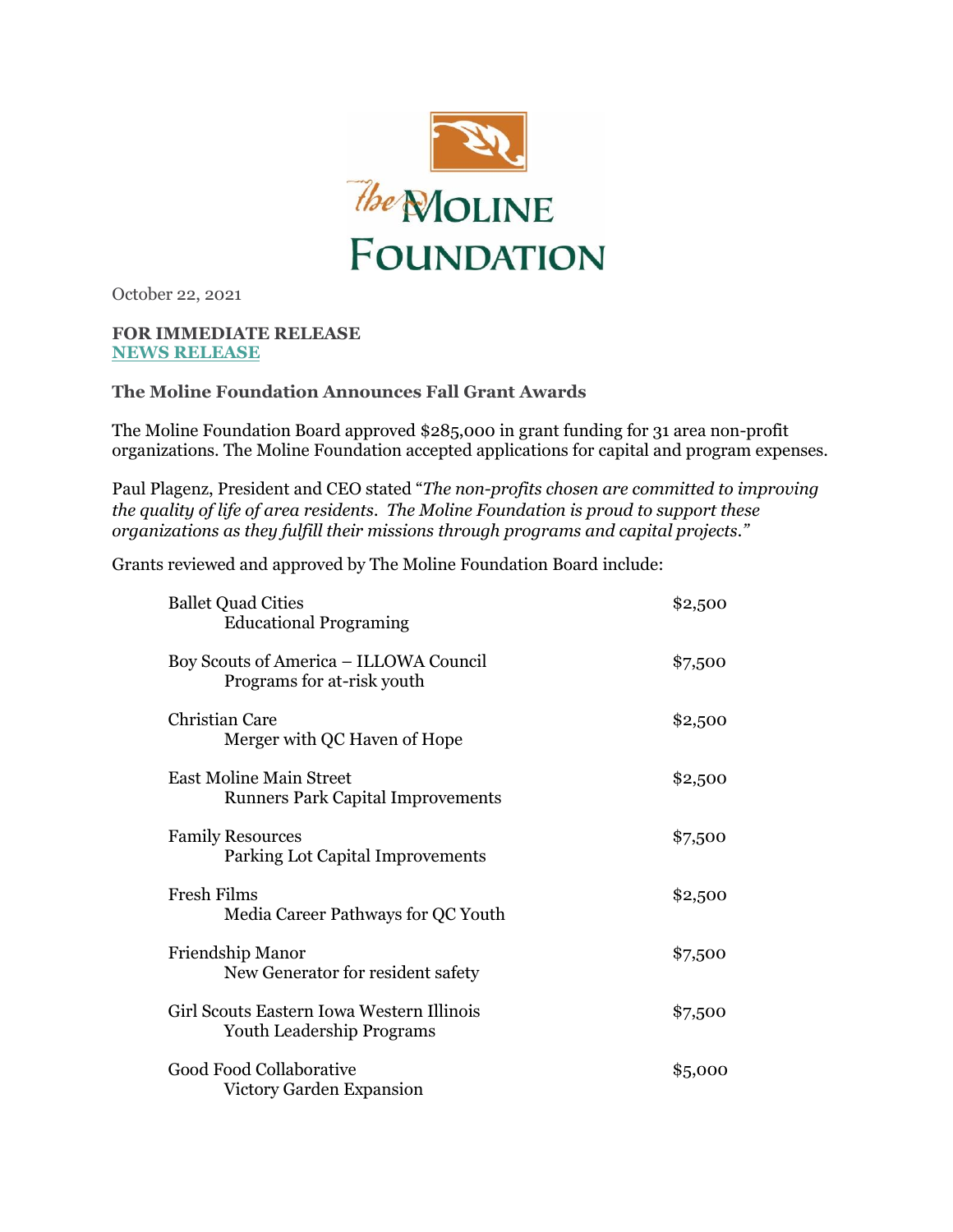| Hand in Hand<br><b>Summer Camp</b>                                          | \$2,500   |
|-----------------------------------------------------------------------------|-----------|
| <b>High-Tech Small Towns</b><br>Youth Code Camps                            | \$2,500   |
| <b>Immigrant Entrepreneurs Summit</b><br><b>Program Support</b>             | \$2,500   |
| Junior Achievement of the Heartland<br><b>Youth Program Support</b>         | \$12,000  |
| Lead(h)er<br>Mentor Recruitment and Match Support                           | \$2,500   |
| Martin Luther King Jr. Community Center<br><b>Holiday Program Support</b>   | \$8,000   |
| <b>Nahant Marsh Education Center</b><br>New Building Support                | \$25,000  |
| <b>Narratives Quad Cities</b><br>Youth Life Skills Coaching                 | \$2,500   |
| New Kingdom Trailriders<br><b>Program Support</b>                           | \$5,000   |
| Niabi Zoo and Forest Preserve<br>New Computer Server                        | \$2,500   |
| <b>Project Now</b><br><b>Senior Service Programs</b>                        | \$10,000  |
| <b>Quad Cities Chamber of Commerce</b><br><b>Talent Development Program</b> | \$7,500   |
| <b>Quad Cities Marathon</b><br><b>Youth Shoes and Race Fees</b>             | \$2,500   |
| Rebuilding Together Henry County<br>Home Repairs and Wheelchair Ramps       | \$10,000  |
| <b>Renew Moline</b><br><b>Technology Upgrades</b>                           | \$2,500   |
| <b>River Action</b><br><b>Building Inclusive Trailways</b>                  | \$5,000   |
| <b>River Bend Food Bank</b><br>Support of Expanding to End Hunger Campaign  | \$100,000 |